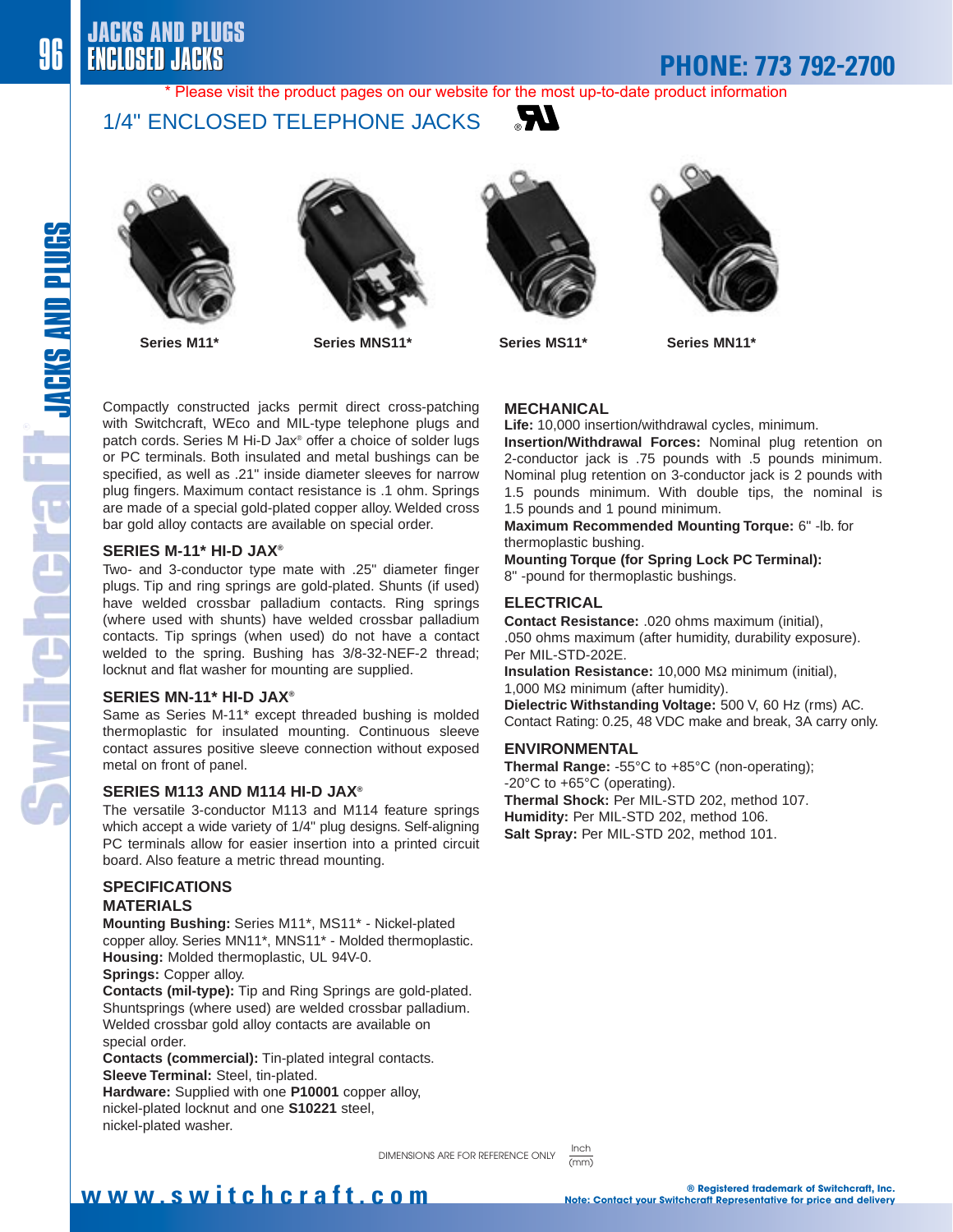# **FAX: 773 792-2129**

JACKS AND PLUGS | 97

\* Please visit the product pages on our website for the most up-to-date product information

### 1/4" ENCLOSED TELEPHONE JACKS (CONTINUED)

#### **SERIES MS11\* HI-D JAX®**

3-conductor with .21" inside diameter sleeve. Mates with plugs having .206" diameter finger. Protects against accidental insertion of .25" diameter finger plugs. Gold-plated tip and ring springs. Welded crossbar palladium contacts on shunt springs standard. Bushing has 3/8-32-NEF-2 thread; locknut and flat washer for mounting are supplied.

#### ◊**SERIES MNS11\* HI-D JAX®**

Same as Series MS11\* except bushing is molded thermoplastic.

#### ◊**TWIN M11\* HI-D JAX®**

Two Series M11\* Hi-D Jax strapped on .625" centers. Mates with Switchcraft® Twin Plugs. 411, 412 and 413. MIL-type Littel-Plug® phone plugs, 420, 430 and 440 (2-conductor) and 482 and 483 (3-conductor) are also recommended for mating with this series.

#### **ORDERING INFORMATION**

Order by part number from table.

| <b>2-CONDUCTOR</b>                   |                                          |                                                       |                  |                                          |
|--------------------------------------|------------------------------------------|-------------------------------------------------------|------------------|------------------------------------------|
| Part<br><b>Number</b><br>Solder Lugs | Part<br><b>Number</b><br><b>PC Terms</b> | <b>Description</b>                                    | Sche-<br>matic** | <b>Typical</b><br><b>Mating</b><br>Plug* |
| M111                                 |                                          | .25" I.D. sleeve,<br>metal bushing.                   |                  |                                          |
| <b>MN111</b>                         |                                          | .25" I.D. sleeve,<br>molded thermoplastic<br>bushing. |                  |                                          |
| <b>∖M112A</b>                        | $\Diamond$ M112APC                       | .25" I.D. sleeve.<br>metal bushing.                   |                  |                                          |
| <b>MN112A</b>                        | <b>∂MN112APC</b>                         | .25" I.D. sleeve,<br>molded thermoplastic<br>bushing. | Ш                | 420                                      |
| M113E                                |                                          | .25" I.D. sleeve,<br>metal bushing.                   |                  |                                          |
| <b>MN113E</b>                        |                                          | .25" I.D. sleeve.<br>molded thermoplastic<br>bushina. | IX               |                                          |

◊ Special Order only; contact Switchcraft.

Other mating plugs are contained in this plug section.

\*\* See pages 79 and 80.

| <b>3-CONDUCTOR</b> |                  |                                                                           |                    |                   |
|--------------------|------------------|---------------------------------------------------------------------------|--------------------|-------------------|
| Part               | Part             |                                                                           |                    | Typical           |
| <b>Number</b>      | <b>Number</b>    |                                                                           | Sche-              | <b>Mating</b>     |
| Solder Lugs        | <b>PC Terms</b>  | <b>Description</b>                                                        | $\mathbf{matic}^1$ | Plug <sup>2</sup> |
| M112B              | $·$ M112BPC      | .25" inch I.D. sleeve,<br>metal bushing.                                  |                    |                   |
| <b>ML112B</b>      |                  | .25" inch I.D. sleeve,<br>.375 inch long<br>metal bushing.                |                    |                   |
| <b>MN112B</b>      | $·$ MN112BPC     | .25 inch I.D. sleeve,<br>molded thermoplastic<br>bushing.                 | IV                 | 482               |
| <b>MNL112B</b>     |                  | .25 inch I.D. sleeve,<br>.375 inch long<br>metal bushing.                 |                    |                   |
| M113B              |                  | .25 inch I.D. sleeve.<br>metal bushing.                                   |                    |                   |
| <b>MN113B</b>      | MN113BPC         | .25 inch I.D. sleeve,<br>molded thermoplastic<br>bushing.                 | VII                | 482               |
|                    | <b>M113BPC1M</b> | .25 inch I.D. sleeve,<br>molded thermoplastic<br>bushing, metric hardware |                    | 482               |

| <b>3-CONDUCTOR</b> |                 |                                                             |                    |                   |
|--------------------|-----------------|-------------------------------------------------------------|--------------------|-------------------|
| Part               | Part            |                                                             |                    | <b>Typical</b>    |
| <b>Number</b>      | <b>Number</b>   |                                                             | Sche-              | <b>Mating</b>     |
| Solder Lugs        | <b>PC Terms</b> | <b>Description</b>                                          | matic <sup>1</sup> | Plug <sup>2</sup> |
| <b>MNL113B</b>     |                 | .25 inch I.D. sleeve,<br>.375 inch long<br>metal bushing.   |                    | 482               |
| <b>M114B</b>       | $·$ M114BPC     | .25 inch I.D. sleeve.<br>metal bushing.                     | VII                |                   |
|                    | M114BPC1M       | .25 inch I.D. sleeve,<br>metal bushing,<br>metric hardware. | XII                | 482               |
| <b>MN114B</b>      | $·$ MN114BPC    | .25 inch I.D. sleeve,<br>molded thermoplastic<br>bushing.   |                    | 480,<br>484       |

◊ Special order only; contact Switchcraft for price and delivery.

1 See schematics, pages 79 and 80.

2 Number(s) specified are not necessarily the only mating plug(s). See Plugs Section.

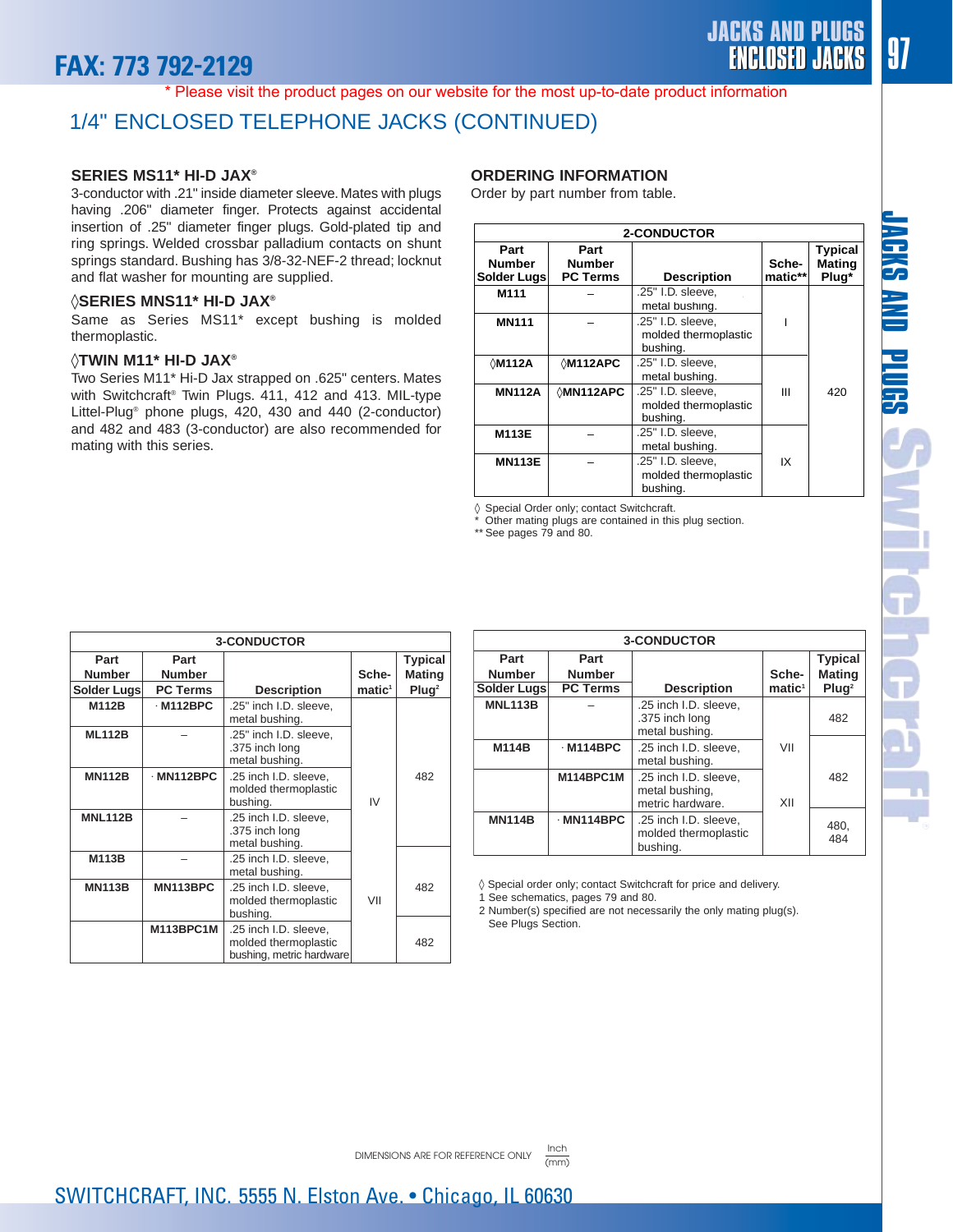#### \* Please visit the product pages on our website for the most up-to-date product information

## 1/4" ENCLOSED PHONE JACKS (continued)

### **HI-D® JAX 2- AND 3-CONDUCTOR**







**SERIES 11\* PC TERMINAL VIEW SERIES N11\***

Hi-D Jax® 2- and 3-conductor enclosed phone jacks are ideal for panel/chassis and PC board mounting. Unitized molded housing protects springs, provides mechanical and electrical reliability, minimizes leakage and provides low capacity between springs. Mounts on .625" minimum centers in rows or arrays. .25" or .21" inside diameter bushing types, metal or thermoplastic bushings (for insulated mounting). Insulated Hi-D Jax® jacks are specifically designed for in-circuit (insulated) mounting from mounting surface and have fully protected enclosed internal sleeve feature. Solder lugs or PC terminals may be selected.

#### **MOUNTING**

Jacks mount in a single .375" diameter hole on .625" minimum centers. Series 11\*, N11\*, NS11\* and S11\* mount in panels up to .156" thick. Series L11\* and NL11\* (long bushing) mount in panels up to .25" thick. Jacks with PC terminals mount on PC boards up to .094" thick. Formed "shoulders" on each terminal provide stable stand-off mount. Threaded bushing permits mechanical connection to equipment panel. Mounting hardware is supplied. Also available is a grounding spur bushing, which allows for positive grounding of the bushing to the chassis. Contact factory for details.

**SERIES 11\* -** 2- and 3-conductor types, threaded metal bushing .276" long. .25" inside diameter bushings.

**SERIES L11\* -** Same as Series 11\*, except bushing is .375" long for mounting in panels up to .25" thick.

**SERIES N11\* -** Same as Series 11\*, except bushing is molded thermoplastic for insulated mounting.

**SERIES NL11\* -** Same as Series N11\*, except bushing is .375" long for insulated mounting in panels up to .25" thick.

**SERIES S11\* -** Same as Series 11\*, except bushing has .21" inside diameter. Smaller diameter protects against accidental insertion of plugs with .25" diameter fingers.

◊**SERIES NS11\* -** (SPECIAL ORDER ONLY) - Same as Series N11\*, except bushing is .21" inside diameter.

**113BPC1M AND 114BPC1M -** Versatile, 3-conductor 113BPC1M and 114BPC1M feature springs which accept a wide variety of 1/4" plug designs. Self-aligning PC terminals allow for easier insertion into a printed circuit board. Also feature a metric thread mounting.

#### **TWO CONDUCTOR PART NUMBERS**

| Solder Lug<br>Part<br><b>Number</b> | <b>PC Terminals</b><br>Part Number | <b>Description</b>            | Jack<br>Schematic <sup>1</sup> | <b>Typical</b><br>Mating<br>Plug <sup>2</sup> |
|-------------------------------------|------------------------------------|-------------------------------|--------------------------------|-----------------------------------------------|
| 111                                 | 111PC                              | Open circuit                  |                                | 250                                           |
| N111                                | <b>N111PC</b>                      | Insulated bushing             |                                | 250                                           |
| <b>NL111</b>                        |                                    | .375 " long insulated bushing |                                | 250                                           |
| 112A                                | <b>112APC</b>                      | Single closed circuit         | Ш                              | 250                                           |
| L112A                               | <b><i></i>⁄L112APC</b>             | .375" long bushing            | Ш                              | 250                                           |
| <b>N112A</b>                        | N112APC                            | Insulated bushing             | Ш                              | 250                                           |
| <b>NL112A</b>                       |                                    | .375" long insulated bushing  | Ш                              | 250                                           |
| 113                                 | 113PC                              | Isolated "make" circuit       | V                              | 250                                           |
| N <sub>113</sub>                    |                                    | Insulated bushing             | V                              | 250                                           |
| <b>↑113D</b>                        | <b>↑113DPC</b>                     | Transfer circuit (1-C)        | VI3                            | 250                                           |
| 113E                                | 113EPC                             | Isolated "break" circuit      | IX                             | 250                                           |

#### **THREE CONDUCTOR PART NUMBERS**

| 112B          | 112BPC          | Double open circuit           | IV            | 267   |
|---------------|-----------------|-------------------------------|---------------|-------|
| L112B         |                 | .375" long bushing            | IV            | 267   |
| <b>N112B</b>  | <b>N112BPC</b>  | Insulated bushing             | IV            | 267   |
| <b>NL112B</b> |                 | .375" long bushing            | IV            | 267   |
|               | S112BPC         | .210" inside diameter bushing | IV            | S-267 |
| 113B          | 113BPC          | Single closed circuit         | VII           | 267   |
|               | 113BPC1M        | Single closed circuit         | VII           |       |
| L113B         |                 | .375" long bushing            | VII           | 267   |
| <b>N113B</b>  | N113BPC         | Insulated bushing             | VII           | 267   |
| <b>NL113B</b> |                 | .375" long bushing            | VII           | 267   |
| 113F          | <b>113FPC</b>   | Ring circuit closed           | <b>XXVIII</b> | 267   |
| 114B          | 114BPC          | Double closed circuit         | XII           | 267   |
|               | 114BPC1M        | Double closed circuit         | XII           |       |
| L114B         | <b>∆L114BPC</b> | .375" long bushing            | XII           | 267   |
| <b>N114B</b>  | <b>N114BPC</b>  | Insulated bushing             | XII           | 267   |
| <b>NL114B</b> | NL114BPC        | .375" long bushing            | XII           | 267   |

1 Other circuits available; contact factory. Schematics pages 79 and 80.

2 See Plug Section for other options.

3 Two tip springs.

◊ Special order only. Contact Switchcraft.

**SPECIFYING NOTE:** Unless otherwise shown in "Description", jacks have .276" long threaded bushings with 25" inside diameter

#### **SPECIFICATIONS MATERIAL**

(mm)

**Mounting Bushing:** Series 11\*, L11\*, S11\* - Nickel-plated copper alloy. Series N11\*, NL11\*, NS11\* - Molded thermoplastic over nickel-plated copper alloy sleeve.

THE NEW